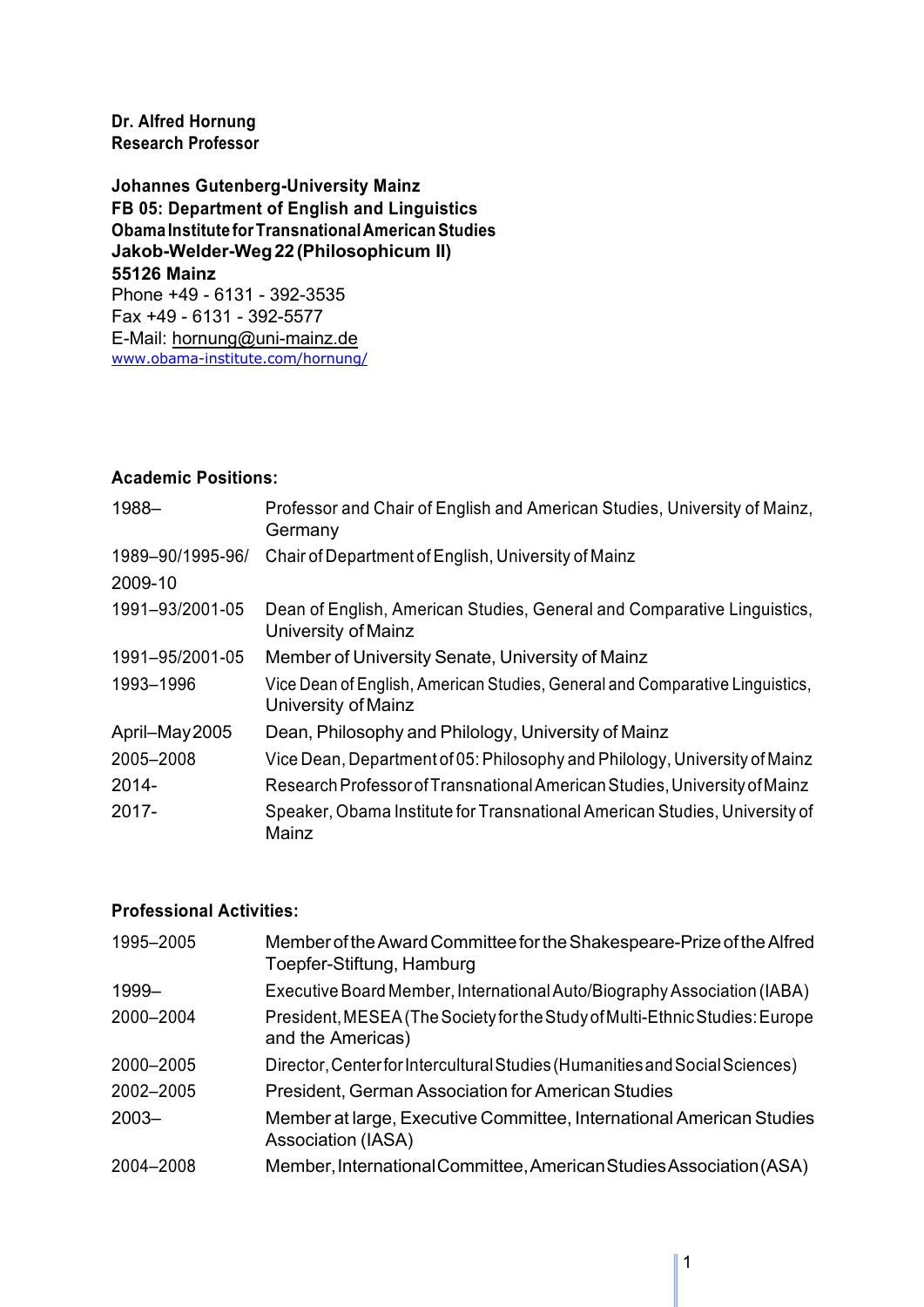| 2008-2016 | Elected Member of the Review Board of the German Research Foundation<br>for European and North American Literatures                                                                                                  |
|-----------|----------------------------------------------------------------------------------------------------------------------------------------------------------------------------------------------------------------------|
| $2009 -$  | Founding Member and Vice President, World Ecological Organization (WEO),<br><b>Beijing</b>                                                                                                                           |
| 2009-2012 | Chair, National Review Board of the German Council of Science and<br>Humanities for the Evaluation of English and American Studies at German<br>Universities                                                         |
| $2010 -$  | Honorary Director, Center for Intercultural Studies, Mainz                                                                                                                                                           |
| $2012 -$  | Scientific Advisory Board, Ludwig Boltzmann Institute, Vienna                                                                                                                                                        |
| $2015 -$  | Principal Investigator, Research Training Group on "Life Sciences, Life Writing:<br>Experiences at the Boundaries of Human Life between Biomedical Explanation<br>and Lived Experience" (German Research Foundation) |
| $2017 -$  | Advisory Board, Institute for World Literature, Harvard University                                                                                                                                                   |

## **Education:**

| 1967-1973 | Student of English and Romance languages and literature and American  |
|-----------|-----------------------------------------------------------------------|
|           | Studies at the University of Würzburg (Germany), Wesleyan University, |
|           | Middletown, CT (USA), and Université de Caen (France)                 |

## **Degrees:**

| 1970             | Honorary BA, Wesleyan University, Middletown, CT                                                                                                                                                                            |
|------------------|-----------------------------------------------------------------------------------------------------------------------------------------------------------------------------------------------------------------------------|
| 1972             | Diplome d'Etudes Françaises (2e Degré), Caen, France                                                                                                                                                                        |
| November 1973    | State Exam English and French, University of Würzburg                                                                                                                                                                       |
| <b>July 1977</b> | Ph.D., summa cum laude, University of Würzburg. Thesis on: "Narrative"<br>Structure and the Differentiation of Texts: The Texts of the Muckraking<br>Movement (1902-1912)."                                                 |
| February 1985    | Habilitation (Second doctoral degree), University of Würzburg. Thesis<br>on: "Cultural Crises and Literary Solutions: The Function of the<br>Autobiographical Structure in America from Puritanism<br>to<br>Postmodernism." |

## **Awards:**

| 1978  | Prize of the Unterfränkische Gedenkjahrstiftung for best dissertation                                                                    |
|-------|------------------------------------------------------------------------------------------------------------------------------------------|
| 1979  | Honorary Citizen of the State of Texas                                                                                                   |
| 1986  | Research Grant from the 400-year anniversary jubilee funds, University of<br>Würzburg                                                    |
| 1986  | <b>Fulbright Travel Grant</b>                                                                                                            |
| 2013  | Carl Bode-Norman Holmes Pearson Award for Outstanding Contributions to<br>American Studies, American Studies Association, Washington, DC |
| 2014  | Member Academia Europaea: The Academy of Europe, London                                                                                  |
| 2019  | Super Global Professor of Transnational American Studies, Keio<br>University, Tokyo                                                      |
| 2019- | Honorary Chair Professor, Shandong University, Jinan, China                                                                              |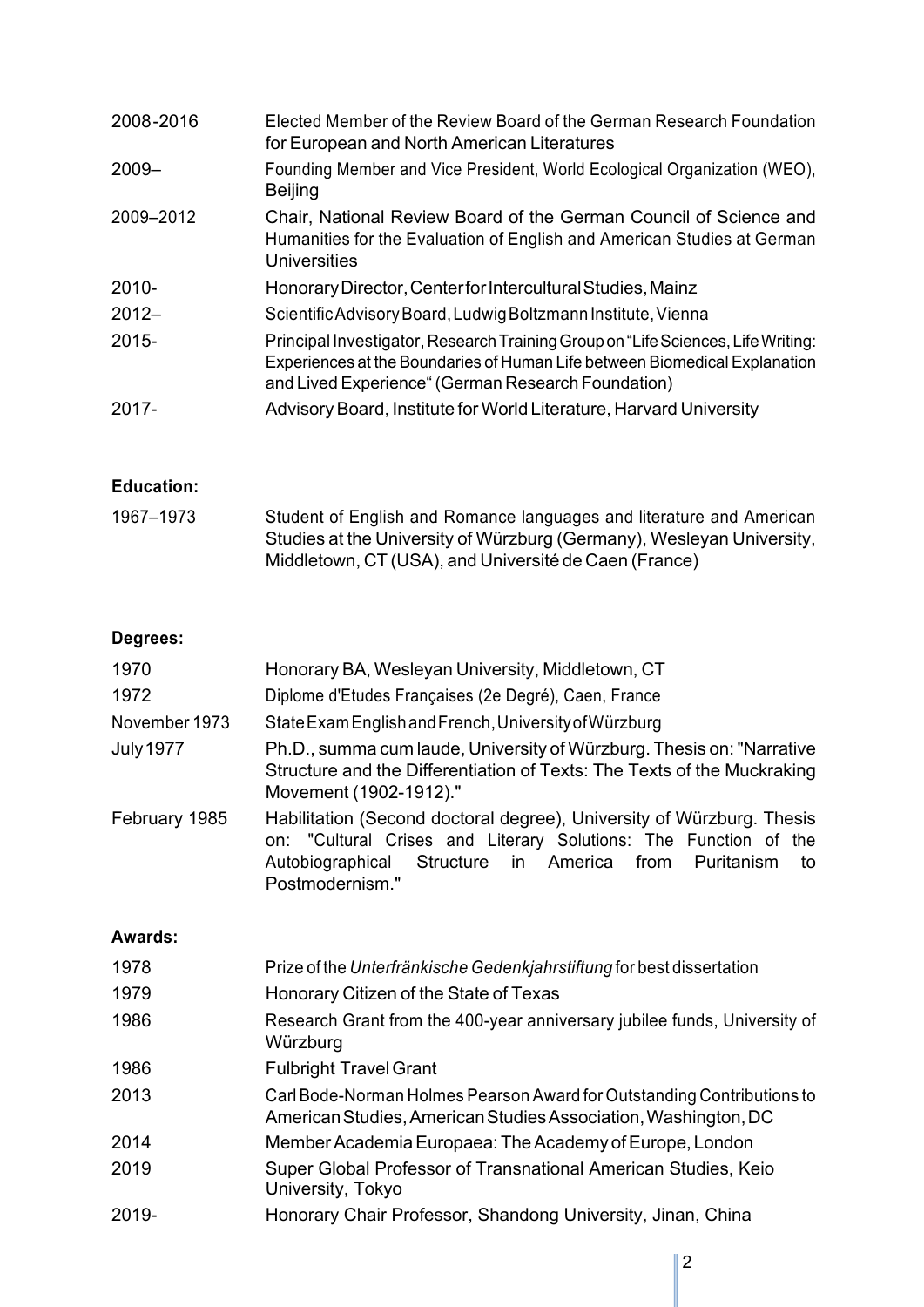# **Fellowships:**

| 1974-1975   | American Council of Learned Societies: American Studies research fellowship<br>at Harvard University               |
|-------------|--------------------------------------------------------------------------------------------------------------------|
| 1975-1977   | Grant by the Federal Government of Germany for Ph.D. thesis                                                        |
| June 1977   | <b>Salzburg Seminar for American Studies</b>                                                                       |
| 1979-1980   | American Council of Learned Societies: Postdoctoral research fellow in<br><b>American Studies, Yale University</b> |
| 1980-1981   | Fellow, National Humanities Center, Research Triangle Park, NC                                                     |
| Spring 1987 | Fellow, Center for American Culture Studies, Columbia University, New York                                         |
| Feb. 2000   | Fellow, John D. Rockefeller Center, Bellagio, Italy                                                                |
| $2004 -$    | Fellow, Center for Cross-Cultural Studies, Peking University                                                       |

# **Teaching Experience:**

| 1977-1984      | Assistant Professor of English and American Studies, University of Würzburg                                                                                             |
|----------------|-------------------------------------------------------------------------------------------------------------------------------------------------------------------------|
| 1978-1979      | Visiting Assistant Professor of English and American literature, University of<br><b>Texas at Austin</b>                                                                |
| Spring 1983    | Visiting Assistant Professor of English and American literature, University of<br>New Mexico at Albuquerque                                                             |
| 1985-1986      | Associate Professor of English and American Studies, University of Würzburg                                                                                             |
| Spring 1986    | Visiting Associate Professor of English and American literature, State<br>University of New York at Albany                                                              |
| Summer 1986    | Visiting Professor of American literature, University of Erlangen-Nürnberg                                                                                              |
| 1986-1987      | Visiting Associate Professor of English and Comparative Literature, Columbia<br>University in New York City                                                             |
| 1987-1988      | Visiting Professor of American literature, University of Bamberg                                                                                                        |
| 1988-          | Professor of English and American Studies, Chair, University of Mainz                                                                                                   |
| Aug.-Sep. 1989 | Summer Academy of the German Studienstiftung in La Villa, Italy                                                                                                         |
| Aug.-Sep. 1992 | Summer Academy of the German Studienstiftung in La Villa, Italy                                                                                                         |
| Aug.-Sep. 1995 | Summer Academy of the German Studienstiftung in Kranjska Gora, Slovenia                                                                                                 |
| 1992-2003      | Short-term Erasmus Guest Professorships at Ghent (Belgium), Dijon (France),<br>Bergen (Norway), Trieste (Italy), Vienna (Austria), Odense (Denmark),<br>Warsaw (Poland) |
| Summer 2003    | Guest Professor, York University, Toronto                                                                                                                               |
| Jan.-Jun. 2006 | Visiting Professor, Center for the Study of Southern Culture, University of<br>Mississippi, Oxford, MS                                                                  |
| Summer 2007    | Guest Professor, University of British Columbia, Vancouver                                                                                                              |
| Feb.-July 2009 | Guest Professor, Peking University and University of International Business<br>and Economics, Beijing                                                                   |
| Summer 2013-16 | Summer School, University of International Business and Economics, Beijing                                                                                              |
|                |                                                                                                                                                                         |

I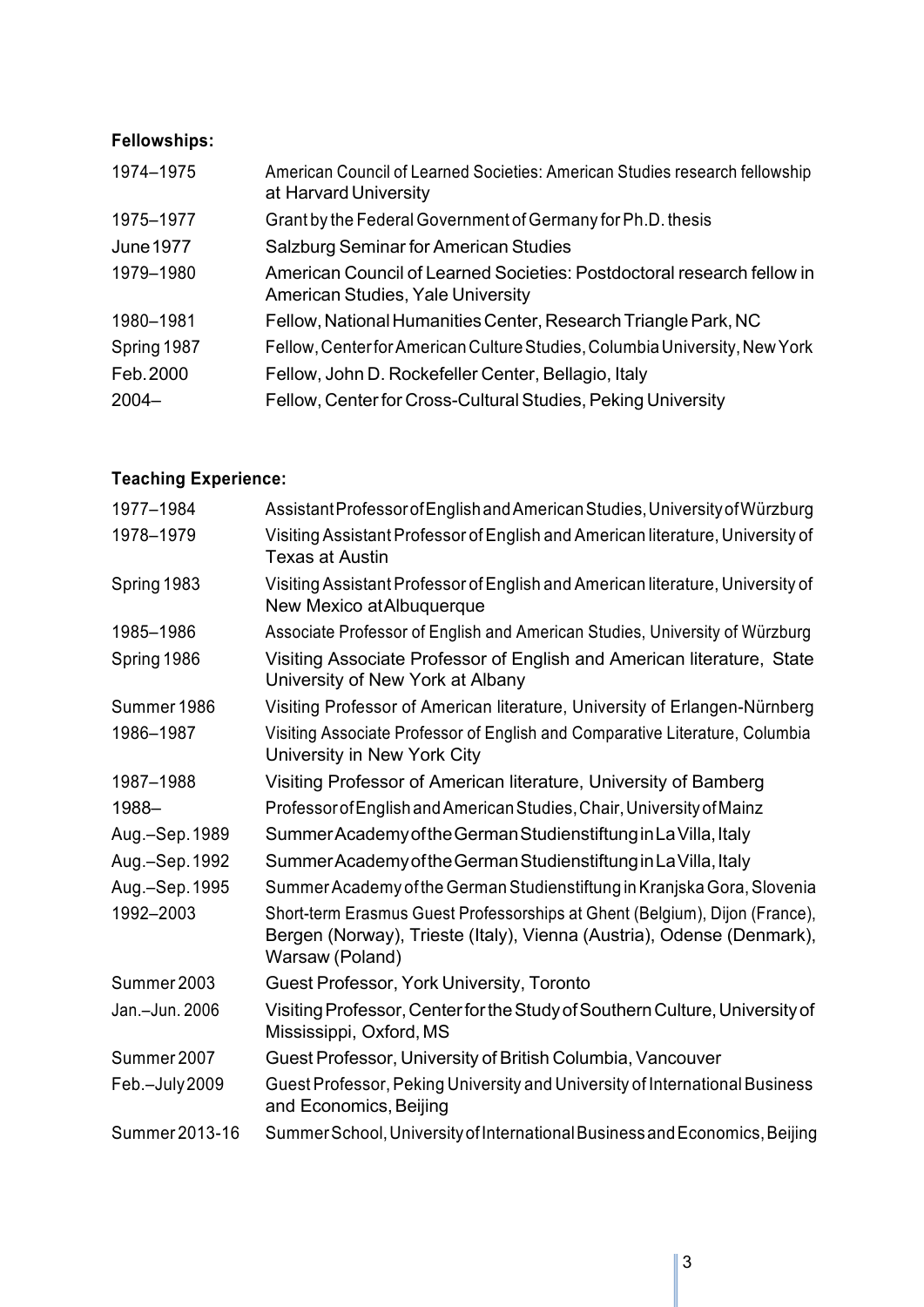#### **Research Areas:**

Narratology, culture studies, life writing, modernism and postmodernism, inter- and transculturalism, transnational American Studies, ecology.

Current Projects: Globalization and Transculturality, the Global South, Ecology and Life Writing, Life Sciences and Life Writing, ChinAmerica, Confucius and America

#### **Academic Societies:**

German Association of American Studies (GAAS); European Association for American Studies (EAAS); American Studies Association (ASA); Modern Language Association (MLA); Henry James Society; Verband deutscher Anglisten; International Auto/Biography Association (IABA); International American Studies Association (IASA); MESEA (Society for Multi-Ethnic Studies: Europe and the Americas); IAUPE (International Association of University Professors of English), Academia Europaea.

#### **Publications**

#### **Books and Collections of Essays:**

- 1. *NarrativeStrukturundTextsortendifferenzierung:DieTextedes MuckrakingMovement (1902-1912*). Stuttgart: Metzler, 1978.
- 2. *KulturkriseundihreliterarischeBewältigung:DieFunktionderautobiographischenStrukturin AmerikavomPuritanismuszurPostmoderne*. Habil-SchriftWürzburg,1985.
- 3. *AutobiographyandDemocracyinAmerica*. ThematicIssueofAmerikastudien/ American Studies 35.3 (Fall 1990).
- 4. *StrainedRelations:AmericanRealismandtheDomesticNovel*. ThematicIssueof Amerikastudien/ American Studies 36.1 (Spring 1991) (with Heinz Ickstadt).
- 5. *Lexikon amerikanische Literatur*. Mannheim: Meyers Lexikonverlag, 1992.
- 6. *Autobiographie& Avant-garde:AlainRobbe-Grillet,SergeDoubrovsky,RachidBoudjedra, Maxine Hong Kingston, Raymond Federman, Ronald Sukenick*. Tübingen: Narr, 1992 (with Ernstpeter Ruhe).
- 7. *Affirmation and Negation in ContemporaryAmerican Culture.* Heidelberg: WinterVerlag, 1994 (with Gerhard Hoffmann).
- 8. *EthicsandAesthetics:TheMoralTurnofPostmodernism.*Heidelberg:WinterVerlag,1996(with Gerhard Hoffmann).
- 9. *DemocracyandtheArts intheUnitedStates*. München:Fink,1996(withReinhardR.Doerries,G. Hoffmann).
- 10. *Emotion in Postmodernism*. Heidelberg: Winter Verlag, Spring 1997 (with Gerhard Hoffmann).
- 11. *PostcolonialismandAutobiography:MichelleCliff,DavidDabydeen,OpalPalmerAdisa*. Amsterdam: Rodopi, 1999 (with Ernstpeter Ruhe).
- 12. *Postcolonialisme& Autobiographie:AlbertMemmi,AssiaDjebar,DanielMaximin.*Amsterdam: Rodopi, 1999 (with Ernstpeter Ruhe).
- 13. *MulticulturalismandtheAmericanSelf.*Heidelberg:WinterVerlag,2000(withWilliam Boelhower).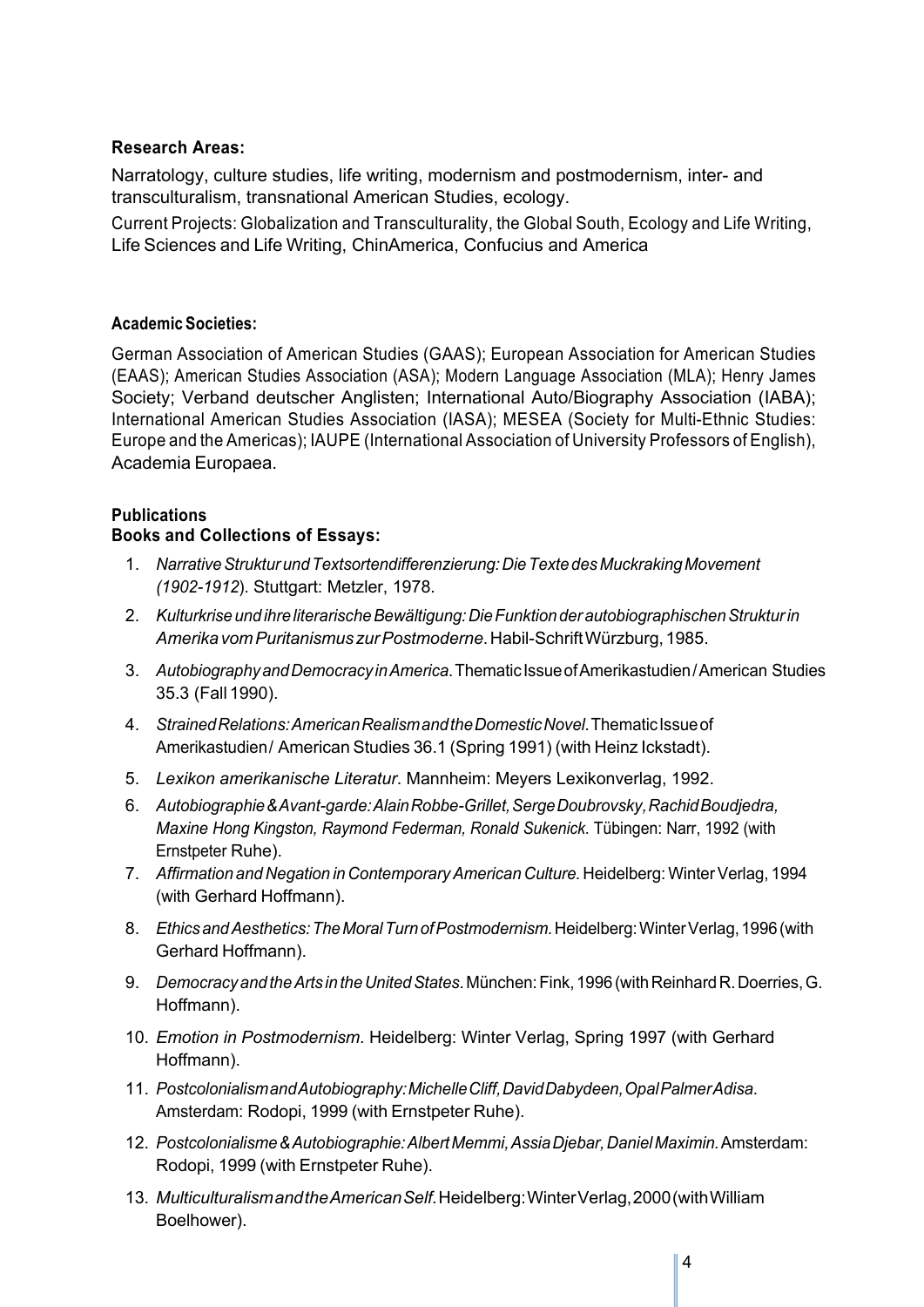- 14. *Postmodernism and the Fin-de-Siècle*. Heidelberg: Winter Verlag, 2001 (with Gerhard Hoffmann).
- 15. *GlobalFictions*.ThematicIssueofAmerikastudien/AmericanStudies47.2(Summer2002)(with Rüdiger Kunow).
- 16. *Sexualities in American Culture*. Heidelberg: Winter Verlag, 2004.
- 17. *Religion in African-American Culture*. Heidelberg: Winter Verlag, 2006 (with Winfried Herget).
- 18. *Intercultural America*. Heidelberg: Winter Verlag, 2007.
- 19. *Arab-AmericanLiteratureandCulture*.SpecialIssueofAmericanStudiesJournal52(Winter 2008/09) (with Martina Kohl).
- 20. *RepresentationandDecorationinaPostmodernAge*.Heidelberg:WinterVerlag,2009(with Rüdiger Kunow).
- 21. *Autobiography and Mediation*. Heidelberg: Winter Verlag, 2009.
- 22. *The South in the Age of Obama*. Thematic issue American Studies Journal 56 (2012).
- 23. *Life Writing Matters inEurope*. Heidelberg: WinterVerlag, 2012 (with Marijke Huisman,Anneke Ribberink, Monica Soeting).
- 24. *Arab American Literature and Culture*. Heidelberg: Winter Verlag, 2012 (with Martina Kohl).
- 25. *Ecology and Life Writing*. Heidelberg: Winter Verlag, 2013 (with Zhao Baisheng). Chinese Translation: 生态学与生命写作 [ShengtaixueYuShengmingXiezuo]. Transl. LinJiang. Beijing: ChinaSocial SciencesPress [中国社会科学出版社, ZhongguoShehuiKexueChubanshe], 2016.
- 26. *American Lives*. Heidelberg: Winter Verlag, 2013.
- 27. *Medialisierungsformen des (Auto-)Biographischen.* Konstanz: UVK, 2013 (with Carsten Heinze).
- 28. *Obama and Transnational American Studies*. Heidelberg: Universitätsverlag Winter, 2016.
- 29. *Jack London: Abenteuer des Lebens*. Darmstadt: Lambert Schneider, 2016.
- 30. *TheRoutledgeCompaniontoTransnationalAmericanStudies*.NewYork:Routledge,2019(with Nina Morgan, TakayukiTatsumi).
- 31. "Editor'sNote."*JournalofTransnationalAmericanStudies*,5.1(2013):1-5.
- 32. General Editor, monograph series*Amerikastudien /AmericanStudies*, 1989–.
- 33. GeneralEditorofjournal*Amerikastudien/AmericanStudies*,1991–2002. Editor, *Amerikastudien / American Studies*, 2002–.
- 34. Editor,*JournalofTransnationalAmericanStudies*,2008–.
- 35. Editor,*AmericanStudies Journal*, 2005–2014.
- 36. Editorial Board, *Atlantic Studies*, 2004–.
- 37. Editorial Board, *European Journal of Life Writing*, 2010-
- 38. EditorialBoard,*ContemporaryForeignLiterature*(Nanjing),2011-.
- 39. EditorialBoard, *a/b:Auto/BiographyStudies,* 2012-
- 40. Editorial Board, *Journal of Life Writing*, 2017-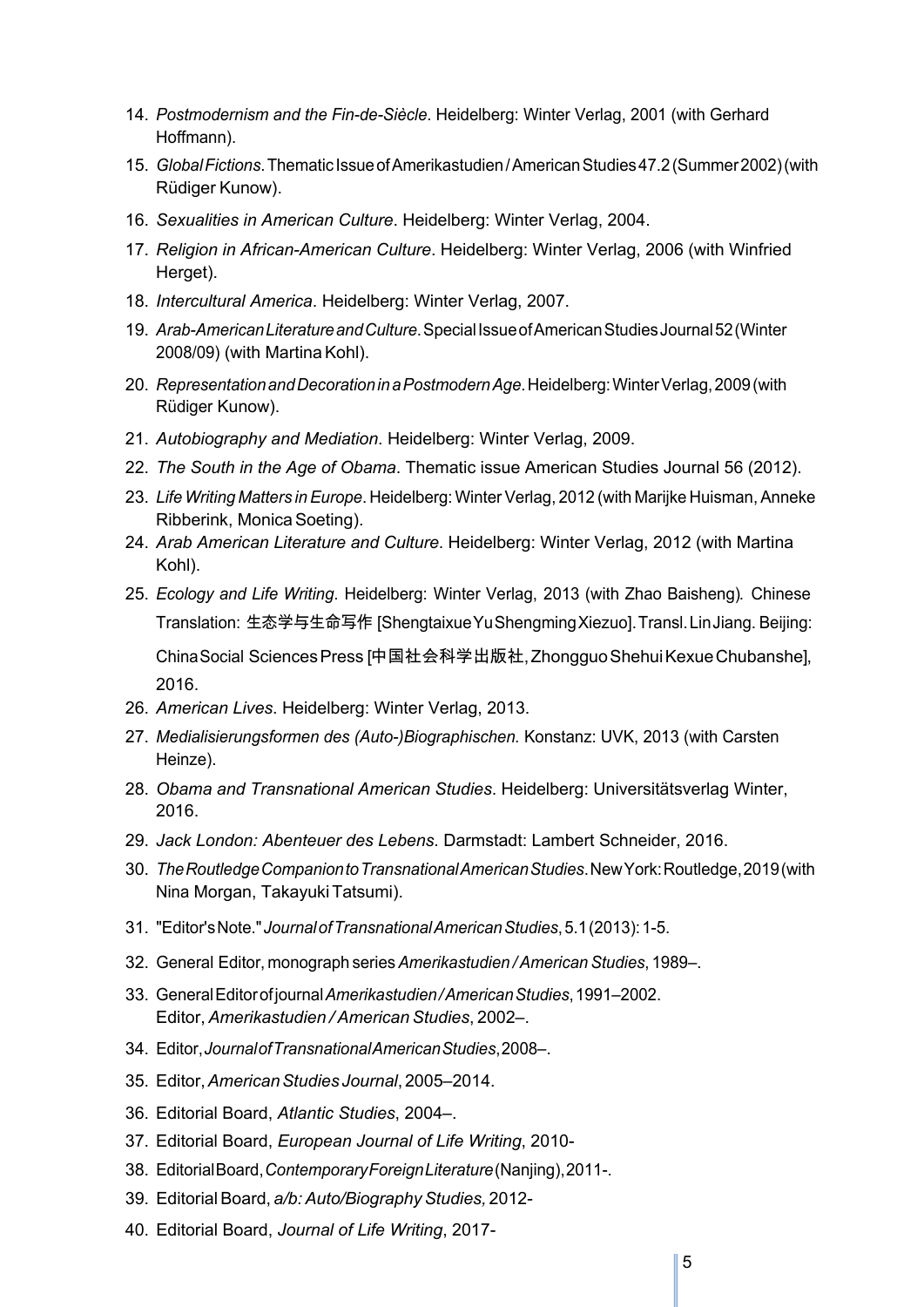#### **Articles:**

- 41. "'Modern,' 'Postmodern' and 'Contemporary' as Criteria for the Analysis of 20th Century Literature." *Amerikastudien / American Studies* 22 (1977), 19-46; rpt. *POSTMODERNISM in American Literature:ACriticalAnthology*.Ed.M.Pütz,P.Freese.Darmstadt:ThesenVerlag, 1984.12-37; rev. deutsche Fassung *Der zeitgenössische amerikanische Roman: Von der Moderne zur Postmoderne*.Ed.G.Hoff-mann.3vols.München:Fink,1988.I,7-43(withG. HoffmannandR. Kunow).
- 42. Contributions to *Abstracts of English Studies*, 1976-78.
- 43. "Sex and Art in Hawkes' Triad: The Pornographic, the Erotic and the Aesthetic Modes." *Amerikastudien / American Studies* 26 (1981): 159-79.
- 44. "Defusing the Minefield:The Context ofFeminist Criticism." *Feminist Literary Criticism*. Working Paper Nr. 3. Ed. National Humanities Center. Research Triangle Park, NC, 1981.113-22.
- 45. "AmEndederModerne-UniversitätenWürzburg/Norwich/ParisIII/Venedig:Ein Kursprojekt." *DeutscheUniversitätszeitung*1(4.Jan.1982):18-19;rpt."StudiuminEuropa fürEuropa: Literaturwissenschaft:BeispielWürzburg."*EG-Magazin*1(Jan.1982):21-22(withG. Hoffmann and R.Kunow).
- 46. "ThePoliticalUsesofPopularFictionintheMuckrakingMovement."*RevueFrançaised'Etudes Américaines* 17 (1983):333-48.
- 47. "Recollection and Imagination in Postmodern Fiction." *Representation and Performance in PostmodernFiction*.Ed. M. Couturier(Proceedings of the Nice Conference on Postmodern Fiction). Montpellier: Presses de l'Imprimerie de Recherche - Université Paul Valéry,1983.57- 70.
- 48. "AmerikanischeDramatikerzurDramentheorie."*DasAmerikanischeDrama*.Ed.G.Hoffmann. Bern: Francke, 1984. 57-75;283-87.
- 49. "AbsentPresence:TheFictionofRaymondFedermanandRonaldSukenick."*Indian Journalof American Studies* 13 (1984): 17-31.
- 50. "Fantasies of the Autobiographical Self: Thomas Bernhard, Raymond Federman, Samuel Beckett."
- 51. *Journal of Beckett Studies* 13 (Spring 1984): 91-107.
- 52. "USA-Literatur der Gegenwart." *Meyers Enzyklopädisches Lexikon in 25 Bänden*. Mannheim: Bibliographisches Institut. Bd. 24 (1984).
- 53. "'Modern,' 'Postmodern,' 'Contemporary': A Select Bibliography." *POSTMODERNISM in American Literature:ACriticalAnthology*.Ed.M.Pütz,P.Freese.Darmstadt:ThesenVerlag, 1984.214-27 (with R.Kunow).
- 54. "USA-Literatur." *Meyers Großes Universallexikon*. Mannheim: Bibliographisches Institut. Bd. 14 (1985).
- 55. "TheAutobiographicalModeinContemporaryAmericanFiction."*ProseStudies*8(1985):69- 83.
- 56. "ReadingOne/Self:SamuelBeckett,ThomasBernhard,PeterHandke,JohnBarth,Alain Robbe-Grillet." *Exploring Postmodernism*. Ed. M. Calinescu, D. Fokkema. Amsterdam: Benjamins, 1987. 175-98.
- 57. "German Contributions to Autobiography Studies." *Auto/Biography Studies* 3.1 (1987): 12-23.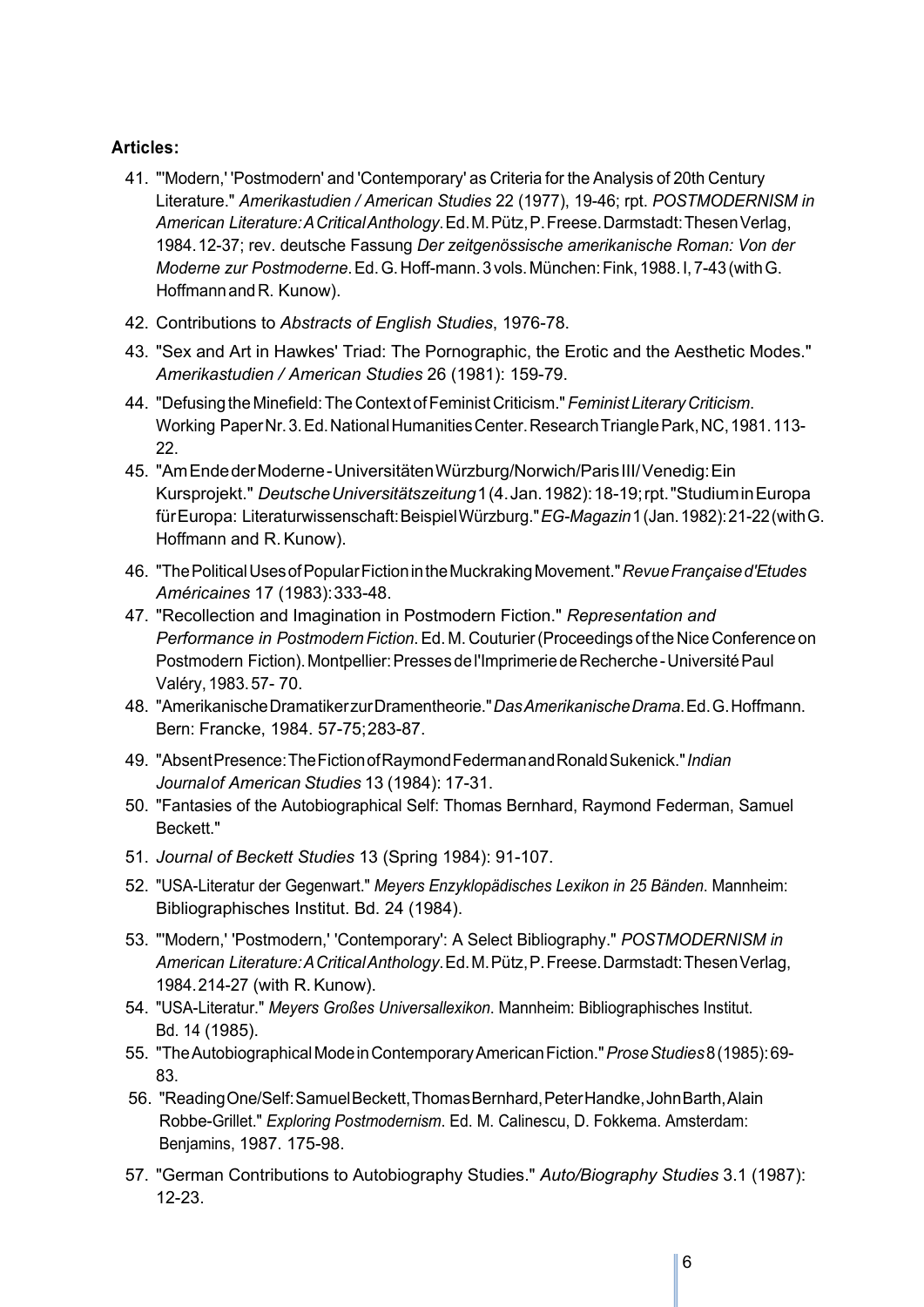- 58. Thefollowingfourcontributionsin*DerzeitgenössischeamerikanischeRoman:VonderModerne zur Postmoderne*. Ed. Gerhard Hoffmann. 3 vols. München: Fink, 1988:
- 59. "Zwischen Realismus und Anti-Realismus: Malamud, Roth, Hawkes." II, 102-45.
- 60. "Das Prinzip der absenten Präsenz in den Romanen Raymond Federmans und Ronald Sukenicks." III, 133-56.
- 61. "Der amerikanische Gegenwartsroman und seine kulturelle Matrix." I, 45-80 (with R. Kunow).
- 62. "Bibliographie." III, 375-401 (with R. Kunow).
- 63. "USA-Literatur."(AllAmericanauthorsandthematiccontributions,totalof750entries). *Der Literatur-Brockhaus*. Ed. W. Habicht, W.-D. Lange, Brockhaus-Redaktion. 3 vols. Mannheim:
- 64. F.A. Brockhaus, 1988. Revision of entries for paperback edition in 8 volumes. Mannheim: B.I.-Taschenbuchverlag, 1995.
- 65. "ArtOverLife:Henry James'sAutobiography."*MakingSense:TheRoleofthe Readerin ContemporaryAmericanFiction*.Ed.G.Hoffmann.München:Fink, 1989.198-219.
- 66. "LiteraryConventionsandthePoliticalUnconscious inUptonSinclair'sWork."*UptonSinclair: LiteratureandSocialReform*.Ed.DieterHerms.Frankfurt:Lang,1990.24-38.
- 67. "Autobiography and Democracy: The Case of Lincoln Steffens and Ida M. Tarbell." *Reconstructing American Literary and Historical Studies*. Ed. Günter H. Lenz, Hartmut Keil, Sabine Bröck-Sallah. Frankfurt: Campus Verlag, 1990. 238-53.
- 68. "Evolution and Expansion in Jack London's Personal Accounts: The Road and John Barleycorn." *An American Empire: Expansionist Cultures and Policies, 1881-1917*. Ed. Serge Ricard. Aix-en-Provence: Publications de l'Université de Provence, 1990. 197-213.
- 69. "Lust und Verlust in den Gedichten von Edgar Allan Poe und Emily Dickinson." *Literaturwissenschaftliches Jahrbuch* 31 (1990): 179-97.
- 70. "Social Work and Modern Art: The Autobiographies of Jane Addams and Gertrude Stein." *Anglistentag 1989 Würzburg: Proceedings*. Ed. Rüdiger Ahrens. Tübingen: Niemeyer, 1990. 207-18.
- 71. "Norman Mailer, The Executioner's Song." *Kindlers Neues Literatur Lexikon*. Ed. Walter Jens. München: Kindler, 1990. X, 890f.
- 72. "AmericanAutobiographiesandAutobiographyCriticism:AReviewEssay."*Amerikastudien/ American Studies* 35.3 (1990): 371-401.
- 73. "PhilipRoth,Goodbye,Columbus;ZuckermanTrilogy:TheGhostWriter,ZuckermanUnbound, The AnatomyLesson,ThePragueOrgy;TheCounterlife."*KindlersNeuesLiteraturLexikon*.Ed. Walter Jens. München: Kindler, 1991. XIV, 355-8; 359-61.
- 74. "'Inhoc signo vinces':Religion undFiktion inWalkerPercyspostmodernerWelt."*Zwischen Dogma undsäkularerWelt:ZurErzählliteraturenglischsprachigerkatholischerAutorenim 20. Jahrhundert*. Ed. Bernd Engler, Franz Link. Paderborn: Schöningh Verlag, 1991. 113-23.
- 75. "PostmodernExperienceandAvant-gardeAutobiography:RonaldSukenick'sLifein Fiction." *Autobiographie&Avant-garde*.Ed.AlfredHornung,ErnstpeterRuhe.Tübingen: Narr,1992. 401-12.
- 76. "Postmodern -Post Mortem: Death and the Death of the Novel." *Neo-Realism in Contemporary AmericanFiction*.Ed.KristiaanVersluys.Amsterdam:Benjamins,1992.87-102.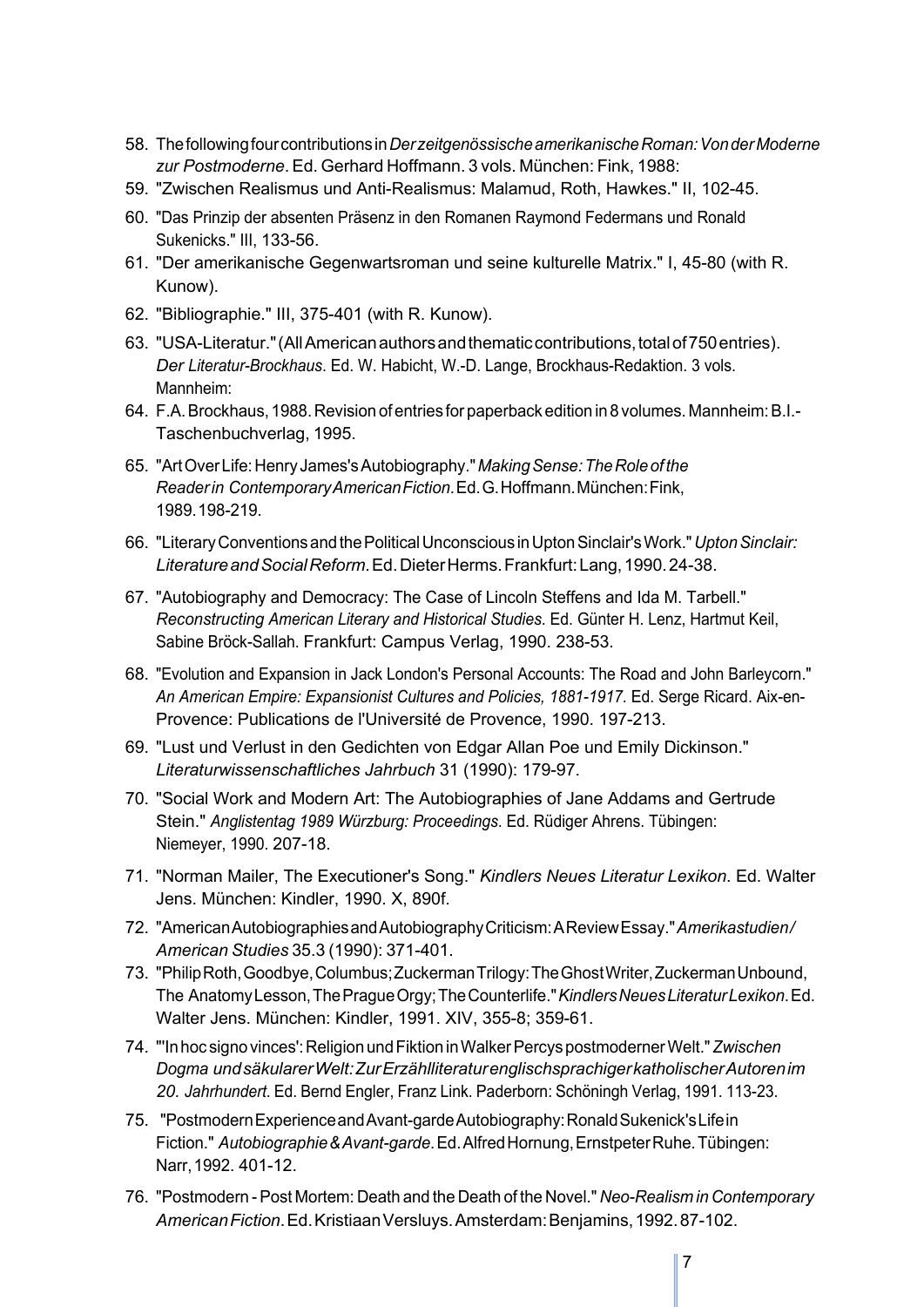- 77. "TheMakingof(Jewish)Americans:LudwigLewisohn,CharlesReznikoff,MichaelGold."*Ethnic Culturesinthe1920sinNorthAmerica*.Ed.WolfgangBinder.Frankfurt:Lang,1993.115-34.
- 78. "AutobiographieundFiktioninderamerikanischenGegenwartsliteratur."*ChelseaHotel:A Magazine for the Arts* 3.1 (1993): 36-39.
- 79. "Autobiographie und literarische Anthropologie in den USA: Gertrude Stein und Maxine Hong Kingston." *Literaturwissenschaftliches Jahrbuch* 34 (1993): 259-75.
- 80. "TheTransgressionofPostmodernFiction:PhilipRothandCynthiaOzick."*Affirmationand Negation inContemporaryAmericanCulture*.Ed.Gerhard Hoffmann undAlfred Hornung. Heidelberg: Winter, 1994. 229-49.
- 81. "Violence in New York City: Hubert Selby's Last Exit to Brooklyn and Bret Easton Ellis's American Psycho."*L'Amériqueurbainedesannéessoixante/UrbanAmericaintheSixties*.Ed.Liliane Kerjan. Rennes: Presses Universitaires, 1994. 149-59.
- 82. "TheRe-VisionofAmerica:EuropeanExperiencesandAmericanAutobiography."*Visionsof America Since 1492*.Ed. Deborah L. Madsen. London: Leicester UP, 1994. 94-110.
- 83. "'MakeItNew': The Concept of Newness in American Studies." Anglistentag 1993 Eichstätt. Ed. Günther Blaicher. Tübingen: Niemeyer, 1994. 307-19.
- 84. "FremdspracheEnglischinderLehre."*Anglistentag1993Eichstätt:Forum.Probleme der anglistischen / amerikanistischen Lehre (Proceedings)*. Ed. Reingard M. Nischik. Tübingen: Niemeyer, 1994. 4-8.
- 85. "Europäische Avantgarde auf amerikanischen Bühnen. Oder: Gibt es ein amerikanisches Avantgarde- Theater?"*DramaundTheaterdereuropäischenAvantgarde*.Ed.FranzNorbert Mennemeier, Erika Fischer-Lichte. Tübingen: Francke Verlag, 1994. 193-213.
- 86. "The Making of Americans: Mary Rowlandson, Benjamin Franklin, Gertrude Stein, Maxine Hong Kingston."*AmericanStudiesinGermany:EuropeanContextsandIntercultural Relations*.Ed. GünterLenz,KlausMilich.Frankfurt:Campus,1995.96-117.Slightlychanged Germanversion in*Amerika:Entdeckung-Eroberung-Erfindung*.Ed.WinfriedHerget.Trier: WVT,1995.241- 61.
- 87. "TheBirth of a Multicultural Nation: Horace M.Kallen's CulturalPluralism." *Transatlantic Encounters: StudiesinEuropean-AmericanRelations.PresentedtoWinfriedHerget*.Ed.UdoJ. Hebel,Karl Ortseifen. Trier: WVT, 1995. 347-58.
- 88. "ConferenceAutobiographies."*NearEncounters:FestschriftforRichardMartin*.Ed.Hanjo Berressem, Bernd Herzogenrath. Frankfurt: Peter Lang, 1995. 141-45.
- 89. "EthnicFictionandSurvivalEthics:ToniMorrison,LouiseErdrich,DavidHenryHwang."*Ethics and Aesthetics: The Moral Turn ofPostmodernism*.Ed. Gerhard Hoffmann,Alfred Hornung. Heidelberg: Winter, Herbst 1996. 209-20. Shorter version: "Moral Questions and Postmodern Fiction." Language and Literature Today: Proceedings of the XIXth Triennial Congress of the *InternationalFederationForModernLanguagesandLiteratures*.Ed.NeidedeFaria.Brasília: Universidade de Brasília, 1996. 3 vols. I: 81-88.
- 90. "Postmoderne bis zur Gegenwart." *Geschichte der amerikanischen Literatur*. Ed. Hubert Zapf. Stuttgart: Metzler, 1996. 304-75; rev. Second edition 2004. 306-86; rev. Third edition 2010. 305-392.
- 91. "Autobiography in Postmodern Times." *Postmodernism*. Ed. Hans Bertens, Douwe Fokkema. Amsterdam: Benjamins, 1997. 221-33.
- 92. "The Witchcraft of Fiction / The Fiction of Witchcraft." *Emotion in Postmodernism*. Ed. Gerhard Hoffmann and Alfred Hornung. Heidelberg: Winter Verlag, 1997. 309-20.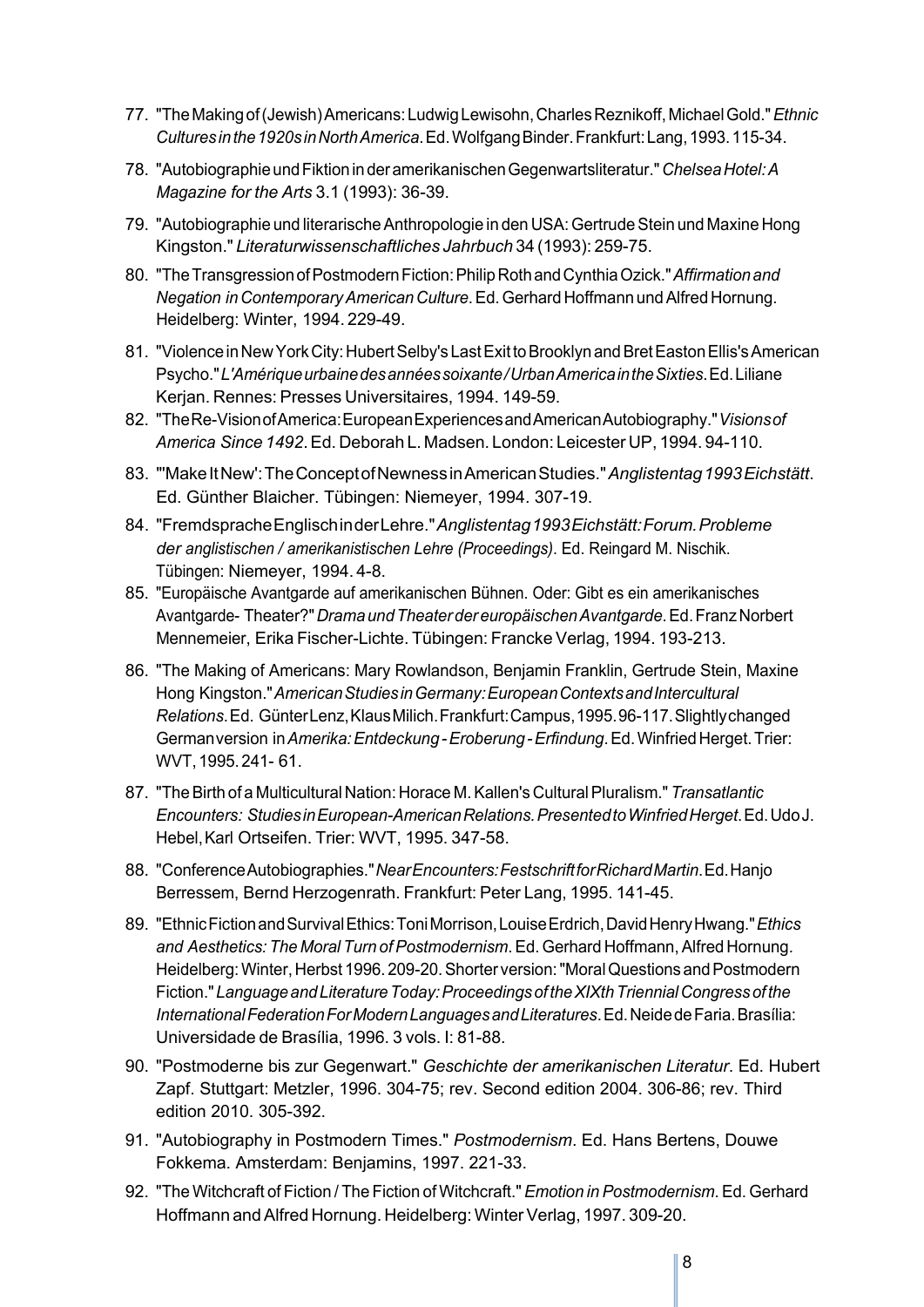- 93. "NordamerikanischeLiteraturimZeitalterderPostmoderne."*JedernachseinerFasson: Musikalische Neuansätze heute*. Saarbrücken: PFAU Verlag, 1997. 225-44.
- 94. "GeorgeWashingtonCable'sLiteraryReconstruction:CreoleCivilizationandCultural Change." *Creoles and Cajuns: French Louisiana - La Louisiana Française*. Ed. Wolfgang Binder. Frankfurt/M.: Peter Lang, 1998. 229-46.
- 95. "PMLA Abroad." *PMLA* 113.5 (1998): 1147-48.
- 96. "Paradise Lost in the Caribbean." *(Trans)Formations of Cultural Identity in the English-Speaking Countries,1997*.Ed.Achilles,JochenandCarmenBirkle.Heidelberg:WinterVerlag, 1998.161- 73.
- 97. "The Transatlantic Ties of Cultural Pluralism—Germany and the United States: Horace M. Kallen and DanielCohn-Bendit."*MulticulturalisminTransit:AGerman-AmericanExchange*.Ed.Klaus J. Milich, Jeffrey M. Peck. New York: Berghahn Books, 1998. 213-28.
- 98. "Preface."*PostcolonialismandAutobiography*.Ed.AlfredHornungandErnstpeterRuhe. Amsterdam: Rodopi, 1999. 1-5.
- 99. "TheBurningLangscapeofJamaica:MichelleCliff'sVisionoftheCaribbean."*Postcolonialism and Autobiography*.Ed.AlfredHornungandErnstpeterRuhe.Amsterdam:Rodopi,1999.87-97.
- 100."TheUn-AmericanDream."*Amerikastudien/AmericanStudies*44.4(1999):445- 53. "Preface." *Multiculturalism and theAmericanSelf*.Ed.William Boelhower,Alfred Hornung. Heidelberg: Winter Verlag, 2000. VII-X.
- 101. "The Gospel according to Norman Mailer: Fictional Evangelists in Postmodern Times." *PostmodernismandtheFindeSiècle*.Ed.GerhardHoffmann,AlfredHornung. Heidelberg: Winter, 2001. 163-73.
- 102. "Transculturations: A Transformation of European Civilization into American Culture." *Amerikastudien/American Studies* 47.1. (2002): 110-14.
- 103. "Hungerkünstlerunddiejüdisch-amerikanischeLiteratur:Kafka,Roth,Ozick,Auster."*Identität und Gedächtnis in derjüdischen Literatur nach 1945*.Ed.Dieter Lamping.Berlin:ErichSchmidt Verlag, 2003. 116-26.
- 104. "Introduction."*Sexualities inAmerican Culture*.Ed.Alfred Hornung. Heidelberg: WinterVerlag, 2004. 1-8.
- 105. "'Flying Planes Can Be Dangerous: Ground Zero Literature." *Science, Technology, and the Humanities inRecentAmericanFiction*.Ed.PeterFreese/CharlesB.Harris.Essen:DieBlaue Eule,2004. 383-403.
- 106. "OutofPlace:ExtraterritorialExistenceandAutobiography."*ZAA*52.4(2004):367-77.Rpt.*The RoutledgeAuto/BiographyStudiesReader*.Ed.RiciaAnneChanskyandEmilyHipchen. London/New York: Routledge, 2016. 183-87.
- 107. "TransnationalAmericanStudies:ResponsetothePresidentialAddress."*AmericanQuarterly* 57.1 (2005): 67-73.
- 108. "From the Jahrbuch fürAmerikastudien toAmerikastudien /American Studies." *Amerikastudien / American Studies* 50.1-2 (2005): 11-52.
- 109. "Out ofEgypt,Out ofPlace: HumanistCritics atHome inAmerica." *Return toPostmodernism: Theory- Travel Writing-Autobiography. Festschrift in Honour of Ihab Hassan.*Ed.Klaus Stierstorfer. Heidelberg: Universitätsverlag Winter, 2005. 339-49.
- 110. "Preface."*ReligioninAfrican-AmericanCulture*.Ed.Herget/Hornung.Heidelberg:Winter Verlag, 2006. 7-12.
- 111. "ReligionandAfro-Modernism:ClaudeMcKay'sTransatlanticSyncretism."*ReligioninAfrican-AmericanCulture*.Ed.Herget/Hornung.Heidelberg:WinterVerlag,2006.111-27.

9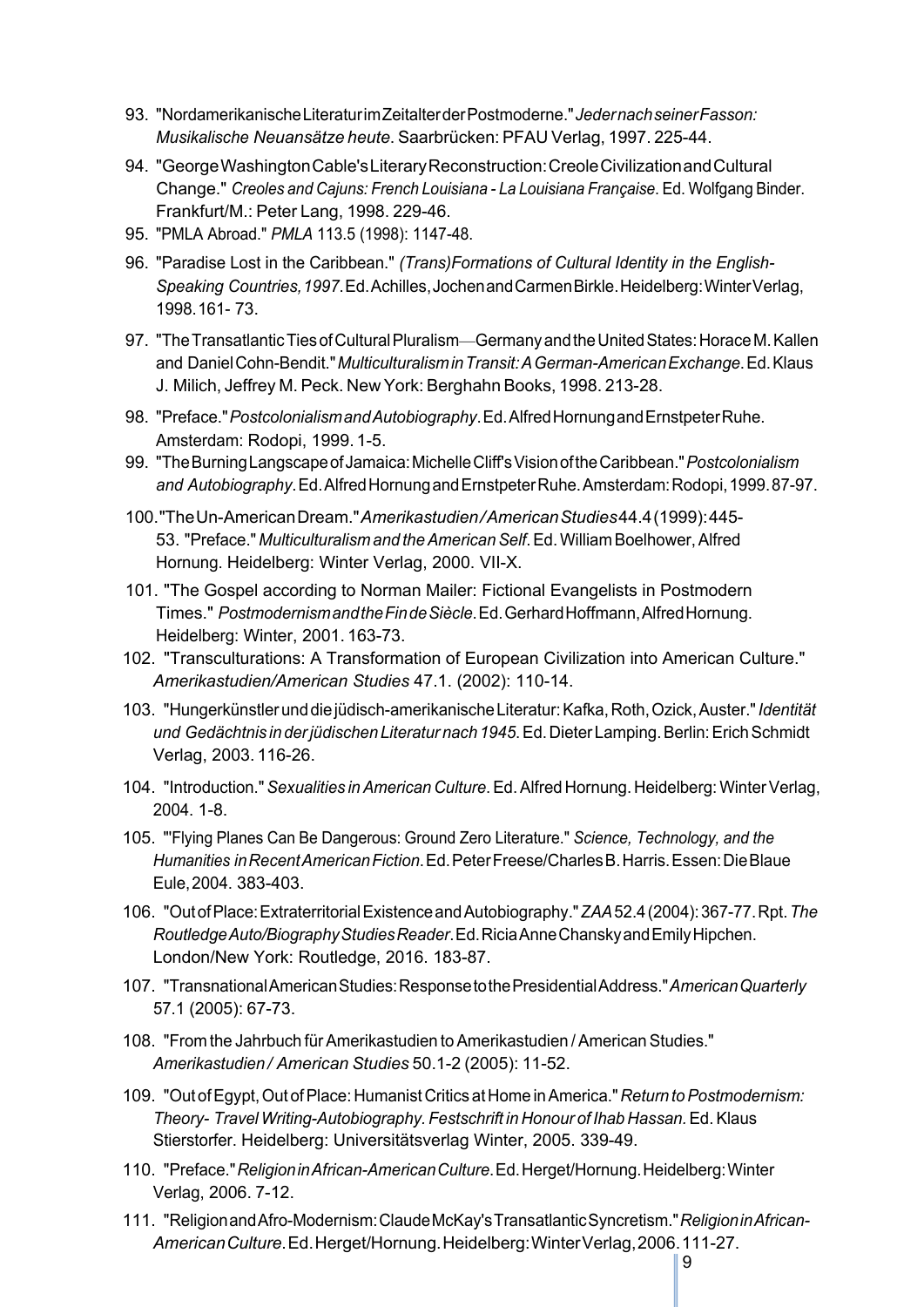- 112. "AmerikanischeKreuzzüge:Geschichte–Kultur–Politik."*EnglishinSpaceandTime. Englischin Raum und Zeit: Forschungsbericht zu Ehren von Klaus Faiss*. Ed. Petr Rösel. Trier: VWT, 2006. 51-59.
- 113. "TheAutobiographical Formation of ModernAmerican Theatre:Strindberg andO'Neill." *History and Drama:Essays inHonourofBernardReitz*.Ed.SigridRieuwerts.Trier:WVT,2006.154-63.
- 114. "UnstoppableCreolization:TheEvolutionoftheSouthintoaTransnationalCulturalSpace." *The GlobalSouth*.Special Issue of*American Literature* 78.4 (2006): 859-67.
- 115. "ThePersonal is theFictional:Philip Roth'sReturn to the 1950s in *I Married a Communist.*"Ed. *Rebels without a Cause? Renegotiating theAmerican 1950s*.Ed.Ann Marie Fallon and Gerd Hurm. Oxford: Lang, 2007. 77-93.
- 116. "TheHistory,CultureandPoliticsofUSCrusades[InChinese]."*DialogueTransculturel*20 (2007):189- 95.
- 117. "The Autobiographical Formation of Modern American Theatre: Strindberg and O'Neill [In Chinese]." *Dialogue Transculturel* 21 (2007): 266-76.
- 118. "Intercultural America: An Introduction."*Intercultural America*. Ed. Alfred Hornung. Heidelberg: Winter Verlag, 2007.ix-xix.
- 119. "GroundZero:CulturalRepercussionsof9/11[inChinese]."*TheUnitedStatesAfterSeptember 11: Changes and Continuities*. Ed. YanXunhua. Beijing, 2009. 426-33.
- 120. "TransculturalLifeWriting."*TheCambridgeHistoryofCanadianLiterature*.Ed.CoralAnn Howellsand Eva-Marie Kröller. Cambridge: Cambridge UP, 2009. 536-55.
- 121. "EuropeanPerspectivesofAmericanStudies."*VirtuallyAmerican?DenationalizingNorthern AmericanStudies*.Ed.MitaBanerjee.Heidelberg:WinterVerlag,2009.55-65
- 122. "DieEntstehungderenglischenKurzgeschichteim19. Jahrhundert."'*MyAge IsAsaLusty Winter*'*: Essays inHonourofPeterErlebachandThomasMichaelStein.*Ed.BernhardReitz. Mainz: MUSE, 2009. 63-70.
- 123. "Representation and Decoration: Introduction." *Representation and Decoration in a PostmodernAge*. Ed. Alfred Hornung, Rüdiger Kunow. Heidelberg: Winter Verlag, 2009. xi-xviii.
- 124. "MusicalWord-Painting:AugustWilson's*MaRainey'sBlackBottom*and*ThePianoLesson*." *RepresentationandDecorationinaPostmodernAge*.Ed.AlfredHornung,RüdigerKunow. Heidelberg: Winter Verlag, 2009. 239-53.
- 125. "The Geographical History of Euro-American Lives: Riis, Antin, James, Stein." *Sighting America/Sighting Modernity: Essays in Honor of Sonia Basic*. Zagreb: FF Press, 2010. 93-99.
- 126. "Terrorist Violence and Transnational Memory: Jonathan Safran Foer and Don DeLillo." *Transnational American Memories*. Ed. Udo Hebel. Berlin: de Gruyter, 2009.
- 127. Krug, Ines, et. al. Interview with Alfred Hornung. *As/peers* 3 (2010): 55-61.
- 128. "PostmodernebiszurGegenwart."*AmerikanischeLiteraturgeschichte.*Ed.HubertZapf.3. Aufl. Stuttgart: Metzler, 2010. 305-92.
- 129. "ConcludingPanel:SecularizationandItsDiscontent."*ReligionintheUnitedStates*.Ed. Kornelia Freitag et al. Heidelberg: Winter Verlag, 2010. 283-303.(with David Hall, Robert Boyer, Muqtedar Khan, GesaMackenthun).
- 130. "Planetary Citizenship." *The Journal of Transnational American Studies*, 3.1 (2011): 38- 46.
- 131. "The Emergence of Transnational American Studies from Ground Zero." *Transatlantic Encounters. Philosophy, Media, Politics.* Ed. Elżbieta H. Oleksy, Wiesław Oleksy. American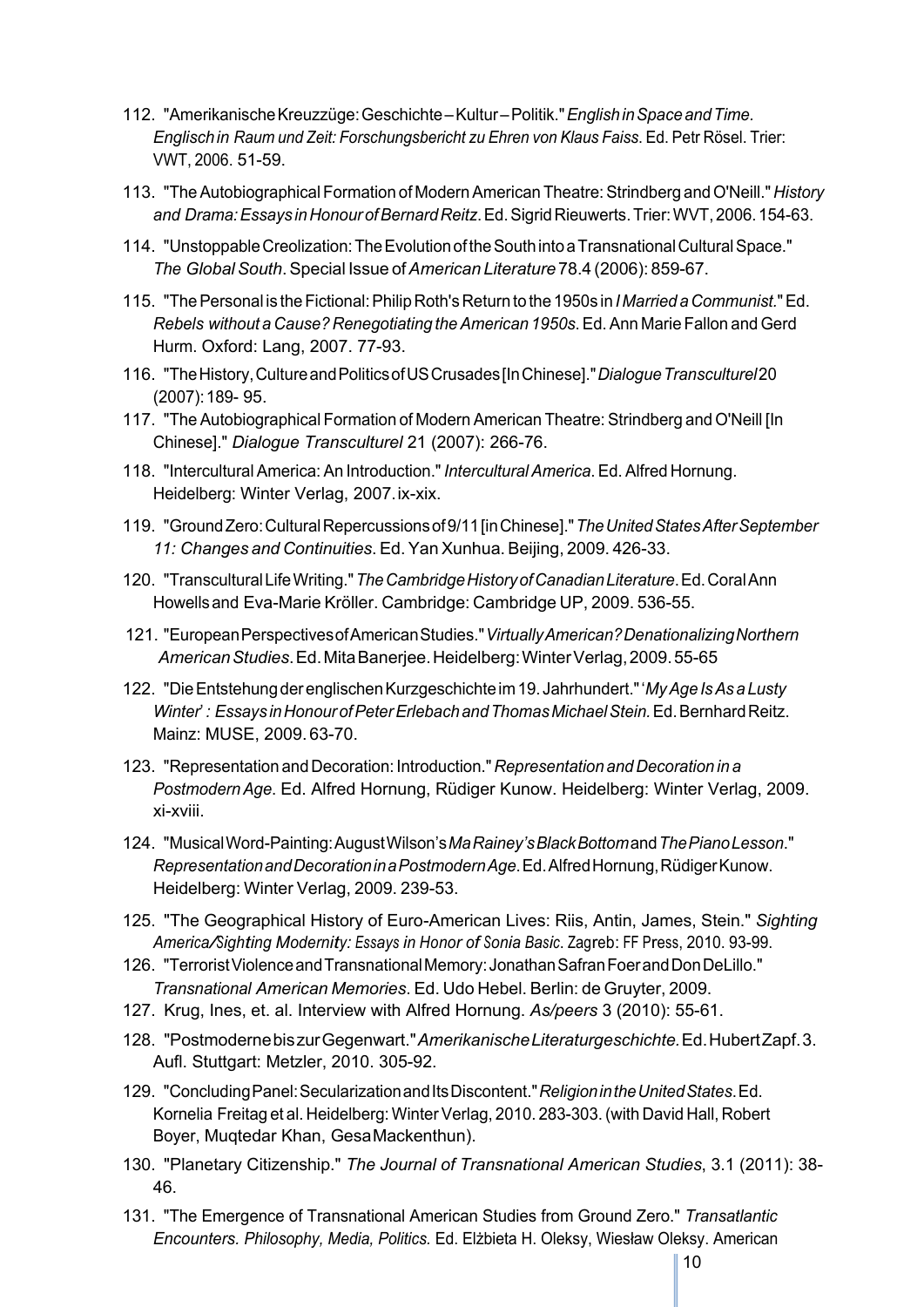Studies and Media, Volume 3, Frankfurt: Peter Lang, 2011. 185-99.

- 132. "Ground Zero: Cultural Repercussions of 9/11." *China Views Nine-Eleven: Essays in Transnational American Studies*. Ed. Priscilla Roberts, Mei Renyi, and Yan Xunhua. NewcastleuponTyne: Cambridge Scholars Publishing, 2011. 422-33.
- 133. "FeaturedArticles:ThreeArticlesonTransnationalismandAmericanStudies,"*Encyclopediaof AmericanStudiesOnline*, 2011 (with JohnCarlosRowe,GregRobinson).
- 134. "Symposium: Redefinitions of Citizenship and Revisions of Cosmopolitanism-- Transnational Perspectives."*JTAS*3.1(2011):1-53;39-46.(withGünterH.Lenz,William Boelhower, Rob Kroes, and RüdigerKunow).
- 135. "ChinAmerica:InterculturalRelations foraTransnationalWorld."*TransnationalAmerican Studies*.Ed. Udo Hebel. Heidelberg: Universitätsverlag Winter, 2012. 13-30. "Introduction: TheSouth in theAge ofObama."*AmericanStudies Journal* 56 (2012).
- 136. "ChineseGardenCultureandEcologicalLifeWriting."*EcologyandLifeWriting*.Ed.Alfred Hornung and Zhao Baisheng. Heidelberg: Winter Verlag, 2013. 299-307.
- 137. "AmericanLives:Preface."*AmericanLives*.Ed.AlfredHornung.Heidelberg:WinterVerlag, 2013.ix- xvii.
- 138. "TheMediationofPublicLives:ThePerformanceofBarackObama'sSelf." *Medialisierungsformendes (Auto-)Biographischen.*Ed.CarstenHeinze,AlfredHornung. Konstanz:UVK,2013.203-14.
- 139. "Therapeutic Intervention of Post-traumatic Stress Disorder by Chinese Medicine: Perspectives for TransdisciplinaryCooperationBetweenLifeSciencesandHumanities."*MedicineStudies:An InternationalJournalforHistory,Philosophy,andEthicsofMedicine&AlliedSciences*3.4(Nov. 2012): 1-21 (with Thomas Efferth, Mita Banerjee).
- 140. "Literature."*USA-Lexikon*.Ed.ChristofMauchandRüdigerB.Wersich.2nded.Berlin:Erich Schmidt Verlag, 2013. 635-47.
- 141. "Response to Hubert Zapf." *American Studies Today.* Ed. Winfried Fluck, Erik Redling, Sabine Sielke, Hubert Zapf. Heidelberg. Universitätsverlag Winter, 2014. 253-59.
- 142. "ThePlanetaryVisionofAmericanStudies."*KültürötesiBirGezgin:GönülPultar'aArmağan Kitabı-A TransculturalWanderer:AFestschrift forGönülPultar*.Ed. MustafaPultar. İstanbul: Tetragon Yayınları, 2014. 269-76.
- 143. "Pacific Triangles and Australasian American Studies." Special issue on "Pacific Triangles: Australasia, ChinaandtheReorientationofAmericanStudies,"ed.PaulGiles,JanePark. *Australasian Journal ofAmericanStudies.* 33.2 (Dec. 2014): 162-75 (Roundtable with Donald Pease and Heather Neilson).
- 144. "Maoism and Postmodernism." *European Review* 23.2 (2015): 261-72.
- 145. "Life Sciences and Life Writing." *Anglia* 133.1 (2015): 37-52.
- 146. "JackLondon'sJourneysofLife."*TheJourneyofLifeinAmericanLifeandLiterature.*Ed.Peter Freese. Heidelberg: Universitätsverlag Winter, 2015. 91-100.
- 147. "Research Rating *Anglistik / Amerikanistik* of the German Council of Science and Humanities."*Research Assessment in the Humanities: Towards Criteria and Procedures*. Ed. Michael Ochsner, Sven E. Hug, Hans-Dietrich Daniel. Berlin: Springer Verlag, 2016. 219-233 (with Veronica Khlavna and Barbara Korte).
- 148. "TheShakingWoman in the Media: LifeWriting and Neuroscience."*Zones of Focused Ambiguity in SiriHustvedt'sWorks.*Ed.JohannaHartmann,ChristineMarks,HubertZapf. Berlin:DeGruyter Mouton, 2016. 67-80.
- 149. "Ecology and Life Writing in Transcultural and Transnational Perspective." *Handbook of*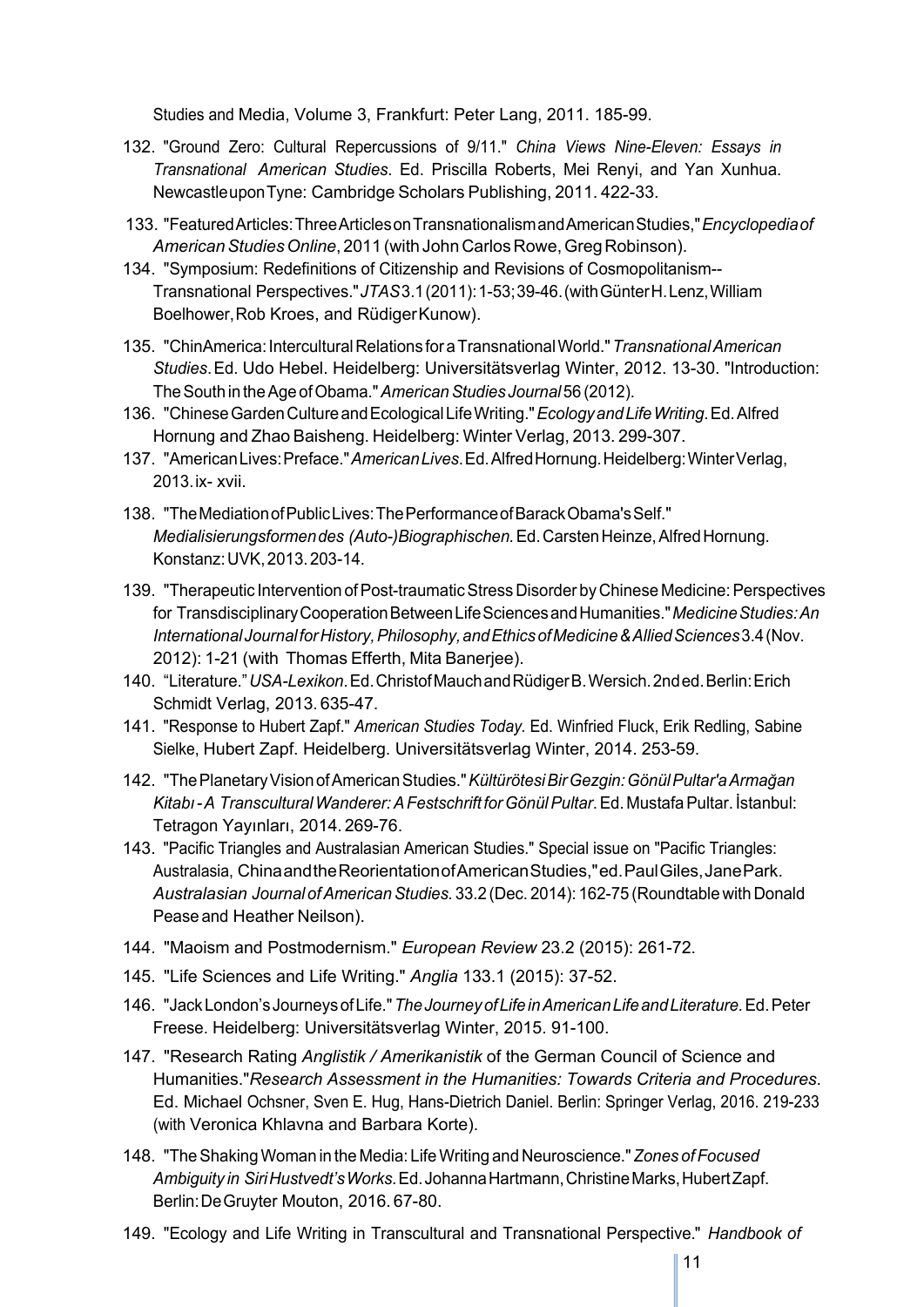*Ecocriticism andCulturalEcology*. Ed. HubertZapf. Berlin: DeGruyter, 2016. 334-48. Chinese Translation: 阿尔弗雷德·霍农. "跨国及跨文化视角下的生态学与生命写作." *Huaxia wenhua luntan*  Special Cluster: Ecocriticism and Chinese Literature*.* 华夏文化论坛 "生态批评与中国文 学"专辑综述 *.* Ed. Chang Liu and Timo Müller. 19 (2018): 379-390.

- 150. "TouringTibetanVillages:LifeWritingontheMountains."*CrossroadsinAmerican Studies: TransnationalandBioculturalEncounters.EssaysinHonorofRüdigerKunow*.Ed. Frederike Offizier, Marc Priewe, and Ariane Schröder. Heidelberg: Universitätsverlag Winter, 2016.73- 84.
- 151. "GlobalDialogismasanEpistemeinthe21Century."*Exploration&Debate*(ISSN:1004-2229. CN:31-1208/C. Shanghai), 7 (2015): 69-70.
- 152. "ChinAmerica: Global Affairs and Planetary Consciousness." *American Studies as Transnational Practice: Turning Towards the Transpacific.* Ed. Yuan Shu, Donald E. Pease. Lebanon, NH: Dartmouth College Press, 2016. 340-64.
- 153. "Out of place: extraterritorial existence and autobiography."*The RoutledgeAuto/Biography Studies Reader.*Ed.RiciaAnneChanskyandEmilyHipchen.NewYork:Routledge,2016.183- 87.
- 154. "AumaObama's InterculturalLifeWriting."*ObamaandTransnationalAmericanStudies.*Ed. Alfred Hornung. Heidelberg: Universitätsverlag Winter, 2016. 15-24.
- 155. "Preface."*ObamaandTransnationalAmericanStudies.*Ed.AlfredHornung. Heidelberg: Universitätsverlag Winter, 2016.ix-xv.
- 156. "Foreward."*Auto/BiographyacrosstheAmericas:TransnationalThemesinLifeWriting*.Ed. Ricia Anne Chansky. New York: Routledge, 2017. xi-xii.
- 157. "Life Writing in and beyond the Anglophone World." *a/b: Auto/Biography Studies* 32.2 (2017): 179- 181.
- 158. "OutofLife:Routes,Refuge,Rescue."*a/b:Auto/BiographyStudies*32(2017):603-23.
- 159. "Intercultural,Transcultural,TransnationalAmericaandtheObamaFamily."*Perspektivender Interkulturalität:ForschungsfeldereinesumstrittenenBegriffs.*Ed.AntonEscherandHeikeC. Spickermann. Heidelberg: Universitätsverlag Winter, 2018. 235-51.
- 160. "DiversityandLifeWritingintheTransnationalClassroom."*DiversityandInclusionin Higher Education and Societal Contexts: International and Interdisciplinary Approaches*. Ed. SunHee Kim Gertz, Lauren Cyr, Betsy Huang. New York: Palgrave, 2018. 211-34.
- 161. "AutobiographiealsamerikanischesMedium:ErnstKreneksinterkulturellesLeben."*Ernst Krenek- nicht nurKomponist.*Ed.Gernot Gruber, MatthiasSchmidt, Claudia Maurer Zenck. (Ernst Krenek Studien, Bd. 7), Schliengen: edition argus, 2018. 251-263.
- 162. "Le pactePhilippe."*Cher Philippe:AFestschrift forPhilippe Lejeune on theOccasion of his 80th Birthday. EssaysonaLife,LifeWritingandAutobiographicalTheory*.Ed.T.G.Ashplant, Clare Brant, Iona Luca. Amsterdam: Panchaud, 2018. 25-31.
- 163. "NorthAmericanAutobiography." *HandbookAutobiography/Autofiction.*Ed. Martina Wagner-Egelhaaf, 3 vols., Berlin: de Gruyter, 2019, vol. 2. 1205-1259.
- 164. "Confucius andAmerica: The Moral Constitution ofStatecraft." *China and theWorld: Observation, Analysis, Prospect***.** Ed. Zhang Longxi. Beijing, 2019 [in Chinese].
- 165. "ConfuciusandAmerica:TheMoralConstitutionofStatecraft."*TheRoutledgeCompanionto TransnationalAmericanStudies.*LondonandNewYork:Routledge,2019.148-63.
- 166. "Introduction:RecognizingTransnationalAmericanStudies."*TheRoutledgeCompanionto*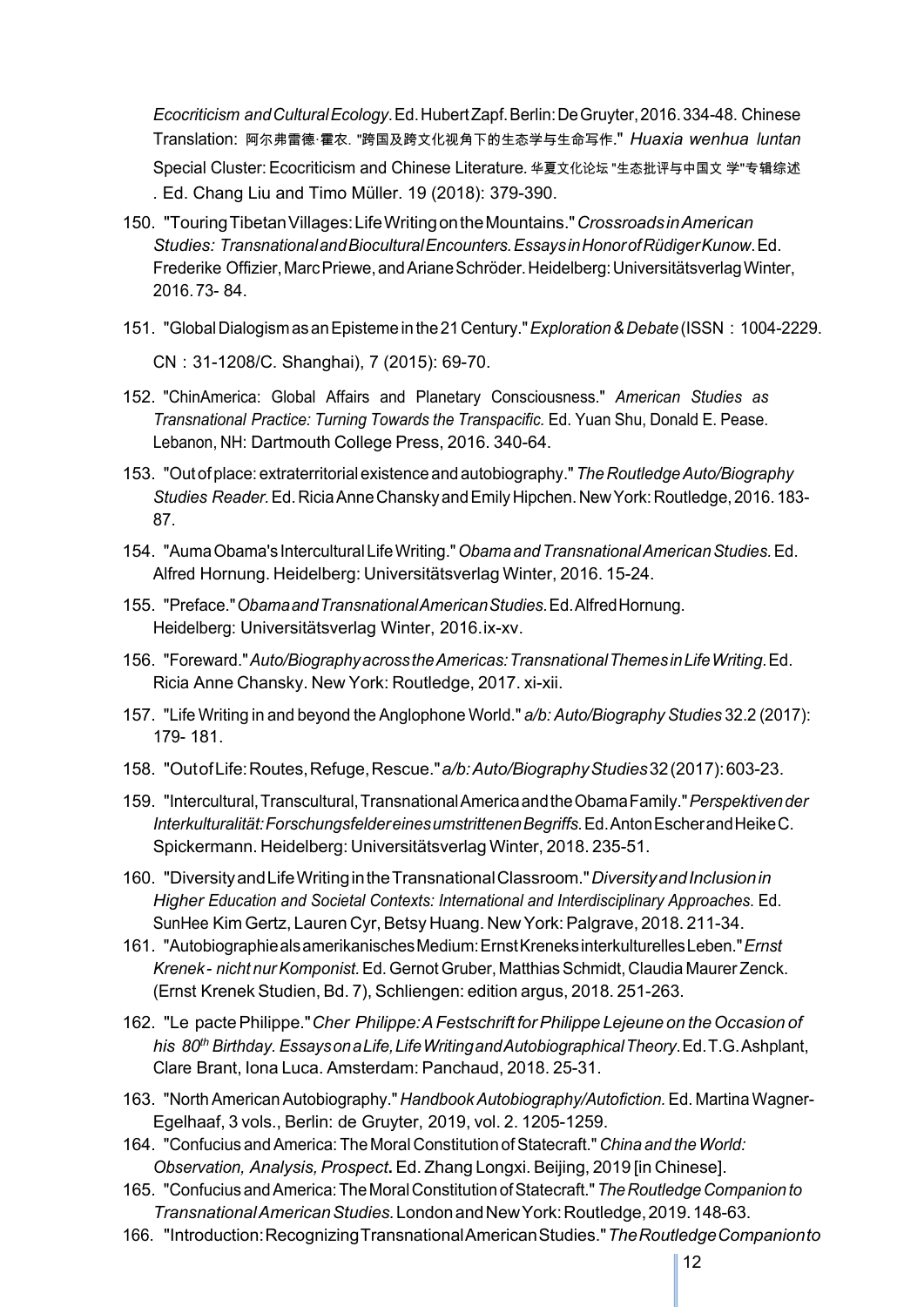*TransnationalAmericanStudies.*LondonandNewYork:Routledge,2019.1-8(withNina Morgan).

- 167. "Ecocriticism and Life Narrative." *Research Methodologies for Auto/biography Studies*. Ed. Kate Douglas and Ashley Barnwell. New York and London: Routledge, 2019. 236-243.
- 168. "The Shaking Woman: Or, A History of My Nerves (2010). Siri Hustvedt." *Disability Experiences: Memoirs, Autobiographies, and Other Personal Narratives.* Ed. G. Thomas Couser and Susannah B. Mintz. Farmington Hills, MI: Macmillan Reference USA, 2019. 674-678.
- 169. "Life Writing and Diversity: Walt Whitman's *Song of Myself*." *Revisiting Walt Whitman* on the Occasion of his 200<sup>th</sup> Birthday. Ed. Winfried Herget. Berlin: Peter Lang, 2019. 111-120.
- 170."IABA Brazil 2018." *a/b: Auto/Biography Studies*. 34.2 (2019): 342-344.
- 171. "Charmian Kittredge London's *Our Hawaii*." *Women and U.S. Politics: Historical and Contemporary Perspectives. Essays in Honor of Hans-Jürgen Grabbe.* Ed. Julia Nitz and Axel R. Schäfer. Heidelberg: Universitätsverlag Winter, 2020. forthcoming.

#### **Reviews:**

- 172. Rev. of *An Analysis of John Barth's 'Weltanschauung': His Views of Life and Literature*, by Evelyn Glaser-Wöhrer*Amerikastudien /AmericanStudies* 25 (1980): 107-08.
- 173. Rev. of *Plot,Story, and the Novel: From Dickens andPoe to the ModernPeriod*, by Robert L. Caserio. *Studies in the Novel* 12 (1980): 390-93.
- 174. Rev. of *Gesellschaftliche Funktionen fiktiver und faktographischer Prosa: Roman und Reportage im amerikanischen Muckraking Movement*, by Klaus W. Vowe. *Amerikastudien / American Studies* 25 (1980): 341-44.
- 175. Rev. of. *The Modern American Novel*, by Malcolm Bradbury and *Geschichte der amerikanischen Erzählkunst 1900-1950*, byFranz Link.*Amerikastudien /AmericanStudies* 30 (1985): 546-47.
- 176. Rev.of*TheMetaphysicalNovel inEngland andAmerica:Dickens,Bulwer,Hawthorne, Melville*,by Edwin M. Eigner. *Anglia* 104 (1986): 254-56.
- 177. Contributions to *American Studies: An Annotated Bibliography*. Ed. J. Salzman. New York: Cambridge UP, 1987.
- 178. Rev. of *Entwicklungen im karibischen Raum 1960-1985*, by Wolfgang Binder, ed. *Matatu: Zeitschrift für afrikanische Kultur und Gesellschaft* 2 (1987): 128-32.
- 179. Rev.of*DeramerikanischeRomanzwischenNaturalismusundPostmoderne1930-1960*,by Dieter Meindl. *Anglia* (1988):552-54.
- 180. Rev. of *Satire und Roman: Studien zur Theorie des Genrekonflikts und zur satirischen Erzählliteratur der USA von Brackenridge bis Vonnegut*, by Helmbrecht Breinig. *Anglia* 108.3/4 (1990): 555-57.
- 181. Rev.of*EinführungindieAmerikanistik/AmericanStudies*,byUdoJ.Hebel. *Amerikastudien/ AmericanStudies*.*Amerikastudien/AmericanStudies*54.4(2009): 683-85.
- 182. Rev. of *In Quest of Nothing: Selected Essays 1998-2008*, by Ihab Hassan. *Amerikastudien / American Studies* 57.3 (2012): 510-11.
- 183. Rev.of*JackLondon:AWriter'sFightforaBetterAmerica,*byCeceliaTichi.*American Literary History Online Review, Series VI* 1 (2016).